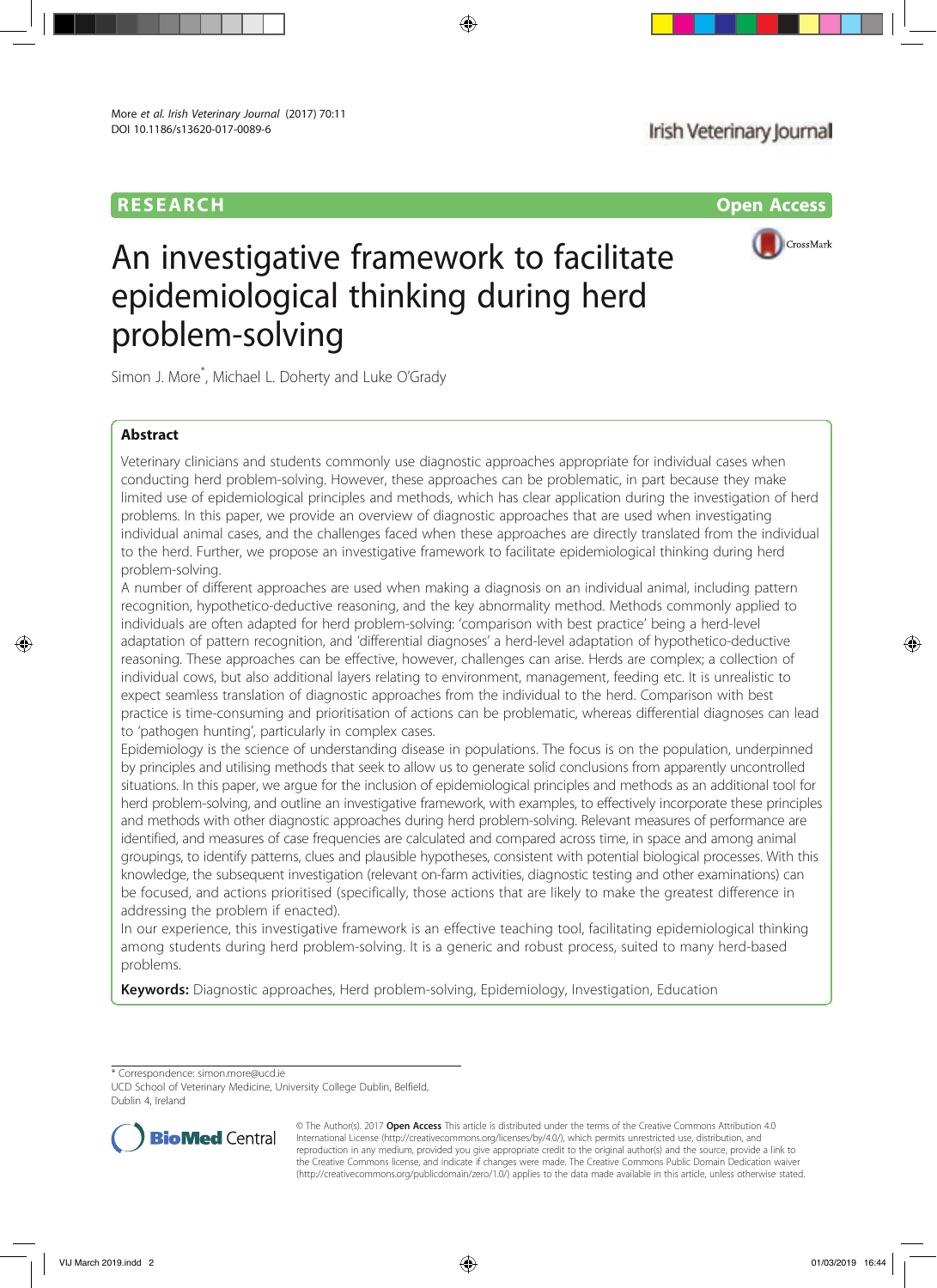# Background

Clinical case management encompasses a well-defined course that includes data collection (history, signalment, physical examination, paraclinical tests), diagnosis and the development of a management plan. These activities are underpinned by clinical decision-making, which allows clinicians to modify their approach in response to each individual clinical situation [1].

In this paper, we focus on 'making a diagnosis', which is a central tenet of clinical veterinary medicine. It allows veterinarians to recognise a disease, and to assign this disease label to a case that presents with particular clinical or pathological characteristics. Ultimately, assigning a diagnosis facilitates short and long-term case management, including the selection of appropriate and effective therapeutic actions, and allows for ease of communication regarding prognosis with clients and colleagues.

A number of different diagnostic approaches can be used, including pattern recognition and hypotheticodeductive reasoning [1, 2], which will be considered later. In an educational sense, relevant to Bloom's taxonomy of educational objectives [3], the diagnostic approach requires a deep understanding of relevant issues; that is, an understanding of facts, but also of concepts, processes, procedures and principles. In the veterinary literature, emphasis has been placed on the challenges of uncertainty that are faced by veterinary clinicians. It is recognised, for example, that veterinary clinicians generally face greater uncertainty and weaker levels of evidence than their human counterparts [2]. A review is available of explicit quantitative methods to assist with clinical decision-making in the face of uncertainty, including decision analysis and clinical diagnostic decision support systems [2]. Further, much has been written on the clinical use and interpretation of diagnostic tests, both with respect to individuals and populations [4], and on the concept of evidence-based veterinary medicine (EBVM) [5], where clinical decisions are based on the explicit use of best-available evidence in addition to clinical expertise. Critical appraisal of available literature is central to EBVM, using robust methods such as systematic reviews and meta-analyses [6], including recent examples both from companion [7] and production [8, 9] animals.

Herd problem-solving relies on the application of diagnostic methods to animal populations. Many aspects of this process are well described, in particular the application of epidemiological principles and methods to herd problem-solving, particularly in a Northern American setting [10–13]. However, there are elements that are currently unclear. Firstly, there has been limited discussion on diagnostic approaches in populations. It is uncertain, for example, whether pattern recognition and hypothetico-deductive reasoning can each be effectively applied in such settings. Secondly, numeric methods are particularly useful in large populations, such as larger feedlots, but less well suited to more modest herd sizes of say 50–100 cows, which is more the European norm. Finally, in the authors' experience, many clinicians are uncertain how these methods can be practically and efficiently incorporated into everyday practice.

In our experience at University College Dublin (UCD), veterinary clinicians and students commonly use diagnostic approaches appropriate for individual cases when conducting herd problem-solving. However, direct translation of these approaches is problematic, in part because they make limited use of epidemiological principles and methods, which has clear application during the investigation of herd problems.

In this paper, we provide an overview of diagnostic approaches that are used when investigating individual animal cases, and the challenges faced when these approaches are directly translated from the individual to the herd. Further, we propose an investigative framework to facilitate epidemiological thinking during herd problem-solving.

# Investigating individual cases

Making a diagnosis at the level of the individual bovine animal may be relatively straightforward, such as in the case of a fracture of the metatarsus, or more complex and challenging such as recumbency in a calf or cattle presenting with neurological signs.

Radostits et al. describe a number of different approaches that are used by veterinarians when making a diagnosis on an individual animal, including the three outlined below, namely pattern recognition, hypotheticodeductive reasoning, and the key abnormality method [1]. These approaches to individual cases are not exclusive, and are often used unconsciously, in combination or interchangeably, depending on the clinical circumstances and prior experience of the practicing veterinarian.

Pattern recognition, that is, recognition of the disease syndrome, after comparison with previous cases. This approach is common among experienced clinicians.

Hypothetico-deductive reasoning. Initially, multiple plausible diagnostic hypotheses (differential diagnoses) are generated, based on presenting clues. Then, the clinician asks questions and conducts clinical examinations, to test (support or discount) each hypothesis. The process of hypothesis and deduction continues until one hypothesis is preferred over all others.

The key abnormality method requires that clinicians rely on their knowledge of normal structure and function to identify and evaluate the key abnormality or clinical cue. It is particularly valuable during the investigation of difficult cases. At the level of the individual animal, Radostits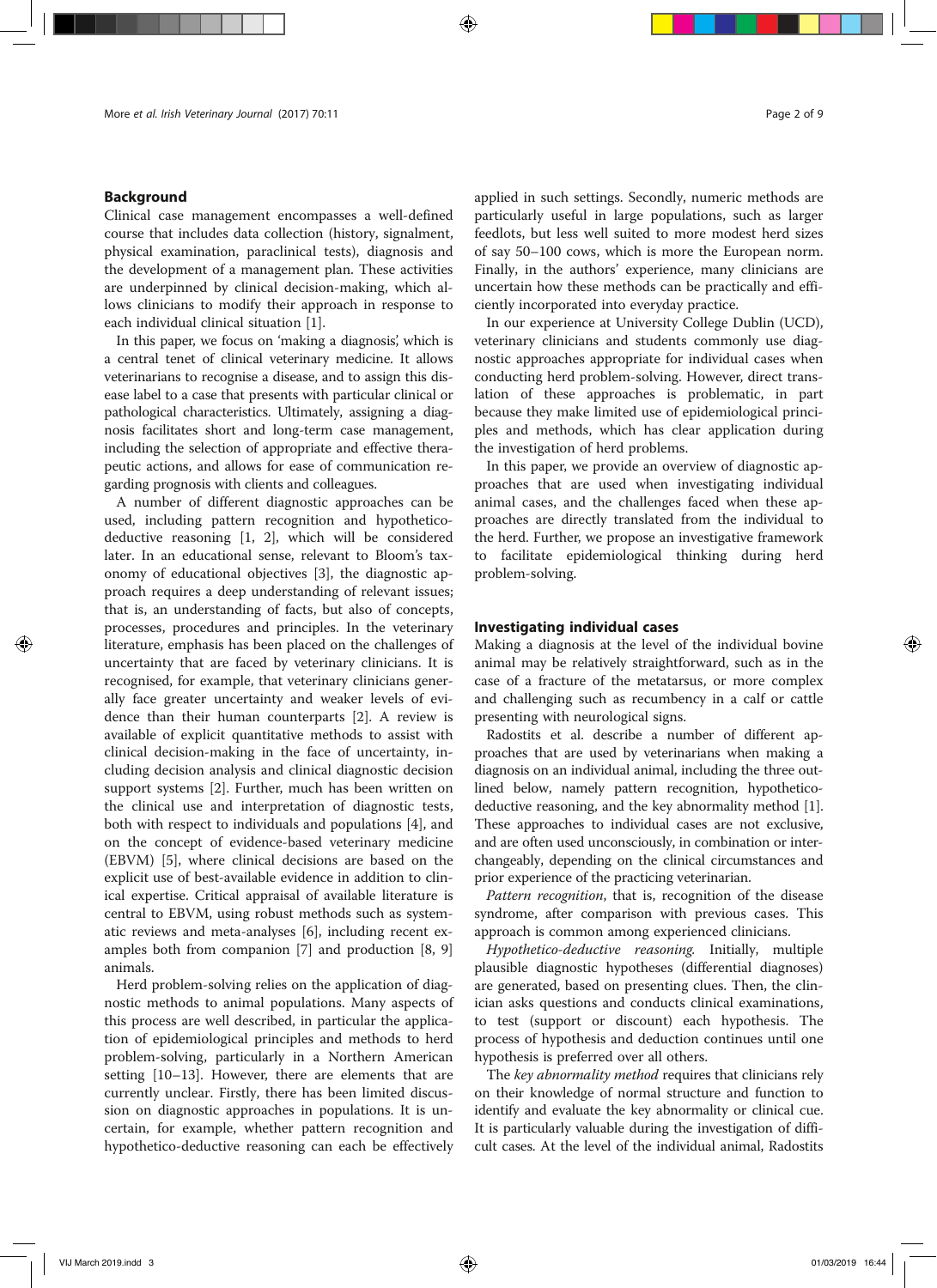et al. describe a five-step process, including sequential determination of:

- The abnormality of function present,
- The system or body as a whole or organ affected,
- The location of the lesion within the affected system or organ,
- The type of lesion, and
- The specific cause of the lesion [1].

The key abnormality method is used extensively by staff and students in the UCD School of Veterinary Medicine at University College Dublin. It is underpinned by a deep understanding of structure and function relevant to the case in hand, with a focus on the what? and the how?, to understand the why? The diagnostic process is informed by the clinical examination, which is a thorough and meticulous standard operating procedure of data collection and processing, including signalment/disease history and a physical examination of the animal. With these data, diagnostic hypotheses are developed, informed by an understanding of the clinical presentation in terms of structure and function, and by a body of knowledge of common diseases. This information guides the judicious selection of laboratory tests and other diagnostic aids (radiography, ultrasound etc.).

Using this approach, students are equipped to deal with both simple and complex cases using a process that emphasises attention to detail and a calm, methodical and thorough approach. Data from history and clinical examination are often more powerful than laboratory data, and most errors are due to a lack of thoroughness rather than a lack of knowledge. Importantly, students are neither clutching for diagnoses nor unjustifiably wed to one. Further, injudicious use of diagnostic testing and polypharmy can each be avoided.

An outline of this approach, using a recumbent calf as an example, is presented in Table 1.

## Direct translation to herd problem-solving

As with individual animal medicine, 'making a diagnosis' is also a central tenet of herd health investigations. A correct herd-level diagnosis is important and generally needed, before proceeding to recommendations for appropriate herd-level strategies for control and prevention.

It is common, and understandable, that clinicians use familiar diagnostic approaches during herd health visits; essentially, the same diagnostic method for herds as they would normally do for individuals. The following approaches to diagnosis of herd-level problems are adaptations of methods commonly applied to individuals:

Comparison with best-practice. Using this approach, the investigation includes a detailed review of farm practices relevant to this case (a farm audit, relevant to the presenting problem), with the clinician (perhaps subconsciously) comparing practices on the affected farm with what they would view as best-practice, social norms or published guidelines. Table 2 presents data relevant to a herd mastitis investigation. This can be thought of as a herd-level adaptation of 'pattern recognition', where the diagnosis is based on a perceived or identified gap or deficiency in comparison to what would be expected on 'good' farms. As one example, during the investigation of a herd mastitis problem, a veterinarian may determine that the volume of teat dip or spray applied post-milking is less than optimal (generally at least 10 or 15 mL of solution is recommended during post-milking dipping or spraying, respectively, to achieve complete coverage of the teats) [14]. Remedying these deficiencies often forms the basis of action for improvement, for example, ensuring that all steps of the ten point plan for mastitis control are in place.

Differential diagnoses, being a herd-level adaptation of 'hypothetico-deductive reasoning'. Using this approach, a series of plausible differential diagnoses are generated, typically based on initial questioning, clinical examination of problem animals to give herd-level clues, to then perform hypothetico-deductive reasoning. Often this requires the use of additional diagnostic testing to identify the single most-likely hypothesis, e.g. investigating a problem of calf diarrhoea to identify the causal pathogen. This approach is then used to employ known efficacious controls relevant to the diagnosis.

These two diagnostic approaches may either be used in isolation or in conjunction and often prove effective in investigating herd problems. In many situations, however, particular challenges may arise.

Comparison with best practice. There are several potential issues:

- This approach can be very time-consuming, as it relies on a comprehensive understanding of all farm activities relevant to the presenting problem. Table 2 illustrates this point, highlighting key issues to be considered during a herd mastitis investigation.
- Using this approach, a clinician is (subconsciously) comparing observed with best-practice. However, best-practice will vary between clinicians, influenced by many factors including clinical experience. Logically, therefore, lists for improvement (based on perceived differences between the affected farm and best-practice) will also vary between clinicians.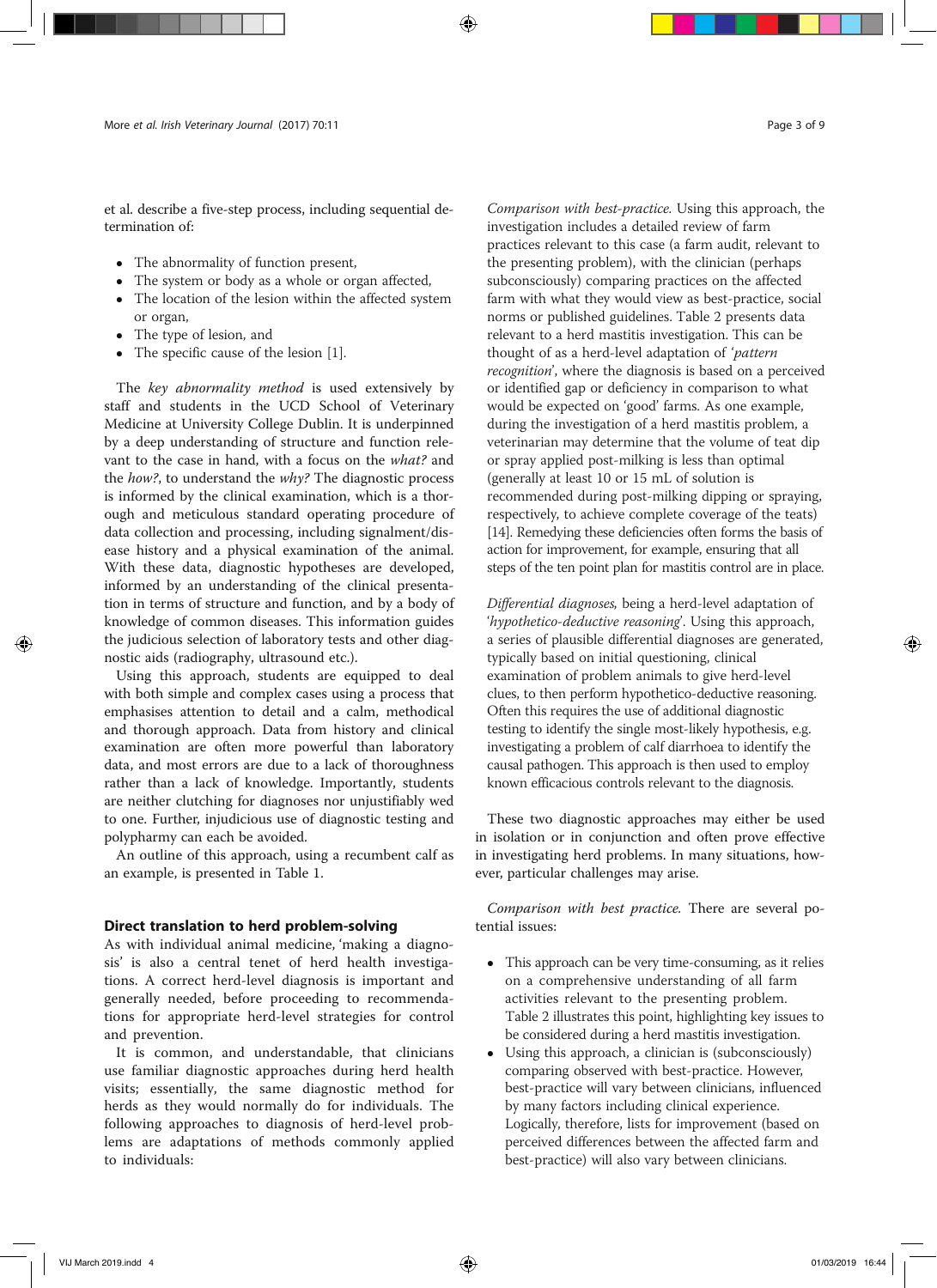Table 1 Use of the key abnormality method to make a diagnosis when presented with a recumbent calf

- 1. Understand structure and function relevant to recumbency in a calf The nervous system
	- Central nervous system (CNS) (cerebral cortex/cerebellum)
	- Peripheral nervous system (peripheral nerve damage)
	- Femoral nerve (noting that most will stand with assistance) The musculoskeletal system
		- Muscle weakness (dehydration/metabolic acidosis/anoxia/malnutrition)
		- Muscle pathology (myopathy)
		- Skeleton (fractures/pain)

#### 2. Ascertain the history/signalment

Take a detailed history based on the signalment of the animal in question and directed towards determining whether the most common causes of disease

Take a generic history followed by key, case-specific questions.

- Key information includes age, signalment, the timeline of clinical signs and the progression of disease
- Key, case-specific questions
	- Has the calf been recumbent since birth?
- Was the calf able to stand at birth but subsequently became recumbent?
- Was there dystocia?
- What is the herd bovine viral diarrhoea (BVD) status?

#### 3. Perform a general clinical examination

- Determine which body system(s) are primarily involved by:
	- Establishing the most likely location of any lesions
	- Establishing the type of lesions
- Key systems of interest in the recumbent calf are:
	- The central and peripheral nervous system
- The musculoskeletal system
- General clinical examination
	- Is the calf dull, depressed?
	- Is the calf bright, alert and reactive? • Can the calf stand once it is assisted to rise?
	- What is the hydration status?
	- Is there a suck reflex?
	- Mucous membranes?
	- Hypopyon present?

If central and peripheral nervous system is implicated continue to full neurological examination. If musculoskeletal system is implicated continue to full musculoskeletal examination

## 4. Consider and rank differential diagnoses

Rank differential diagnoses in order of probability of occurrence. Apply clinical knowledge, experience and rational thinking. Common diseases should be at the top of your list of differential diagnoses.

- a. Calf recumbent since birth
	- i. Calf is dull and/or depressed
		- History of severe dystocia, absence of suck reflex
		- Most probable diagnosis: Post-dystocia cerebral anoxia with metabolic acidosis
	- (less common diagnoses: hydrocephalus, umbilical haemorrhage) ii. Calf is bright, alert and reactive
	- History of severe dystocia (assess lower and upper motor neuron function to help localise spinal cord segment involved) • Most probable diagnosis: Spinal cord trauma
	- History of severe dystocia, musculoskeletal lesions
	- Most probable diagnosis: Fracture of femur, metacarpal, first phalanx (P1)
	- History of severe dystocia, genuflexion, laxity of patella and neurogenic atrophy of the quadriceps femoris
	- Most probable diagnosis: Femoral nerve paralysis (particularly if bilateral)
	- Intention tremor (head bobbing), if able to stand a wide-based stance
	- Most probable diagnosis: Cerebellar hypoplasia (BVD) • Obvious pelvic asymmetry when standing
	- Most probable diagnosis: Hip dislocation
	- (less common diagnoses: hip dislocation, vitamin E/selenium myopathy)

Table 1 Use of the key abnormality method to make a diagnosis when presented with a recumbent calf (Continued)

- b. Calf became recumbent approximately 10 days after birth i. Calf is dull and/or depressed
	- Diarrhoea and varying degrees of metabolic acidosis (assess hydration)
		- Most probable diagnosis: Enterotoxigenic Escherichia coli (ETEC)/rotavirus diarrhoea
	- Petechiation and/or hypopyon

• Most probable diagnosis: Septicaemic colibacillosis (less common diagnosis: metabolic acidosis in the absence of diarrhoea)

- ii. Calf is bright, alert and reactive
	- CNS implicated following neurological examination • Most probable diagnosis: Spinal abscess (less common diagnosis: congenital heart defect)
- Farmer opinions of best practice may differ from those of the clinician leading to conflict when communicating recommendations.
- Using this approach in isolation, it is challenging to prioritise the list for action, i.e. to identify those actions that, if addressed, would make the greatest difference with respect to the problem under investigation. This is especially true if the list is extensive, and can often lead to 'fix everything' recommendations.

Differential diagnoses. This approach is of greatest use in simple cases, with a single disease process. However, an evaluation of differential diagnoses is of limited assistance in complex cases, e.g. those with multiple overlapping disease processes [1] or where multiple pathogens, some possibly incidental, are identified during diagnostic testing. Using this diagnostic approach, there is a danger that 'pathogen hunting' might dominate the herd-level investigation. Again, where multiple pathogens are present, the challenge of prioritisation arises. In this instance, availability and cost of treatments (curative or preventive) may strongly

| <b>Table 2</b> Data relevant to a herd mastitis investigation. From |  |  |  |
|---------------------------------------------------------------------|--|--|--|
| Dairy Australia [17, 18]                                            |  |  |  |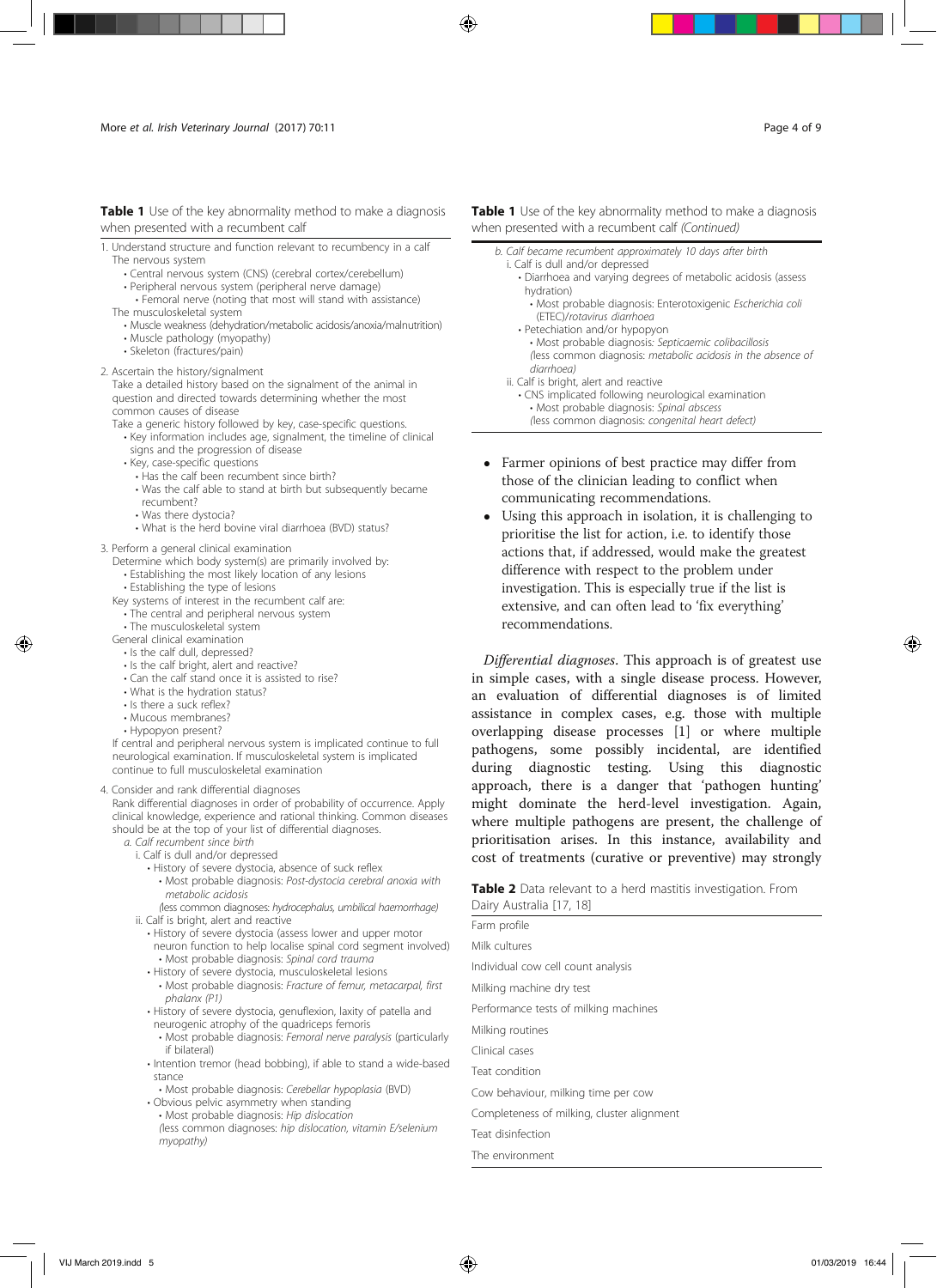influence the decision making process, i.e. "treat what's treatable" recommendations.

# Incorporating epidemiological thinking into herd problem-solving

# **Overview**

In comparison to the individual, the herd is a much more complex place. Certainly a herd is a collection of individual cows, however, this is 'overlaid' with additional layers relating to environment, management, feeding etc. There is a complex interaction of disease with many factors, including nutritional strategy and the housing environment. Further, the influence of social and attitudinal factors is substantial. It is understandable, therefore, that herd investigations can be very challenging. Given this background, it does seem unrealistic to expect seamless translation of diagnostic approaches from the individual to the herd. Indeed, the difficulties outlined above, when using 'comparison with best practice' or 'differential diagnoses' approaches for herd problem-solving, can be directly traced to the complexities of reality at farm level.

When considering diagnostic approaches to individual cases, we have previously highlighted the importance of a deep understanding of structure and function relevant to the case in hand. At the individual level, the focus is on the what? and the how?, to understand the why? At the herd level, it is important that the focus is underpinned by a deep understanding of both the individual and the broader population. Further, we need to consider incorporating additional tools to enable us to make sense of this complexity.

In the traditional disciplines with which we are most familiar, such as physiology, microbiology or pathology, the focus is at the level of the individual, the organ or the cell, and our reasoning is underpinned by a clear understanding of processes of normality or disease. As highlighted previously, the key questions being asked are 'what?' and 'how?', to help us to better understand the 'why?' In contrast, with epidemiology the focus is on the population, underpinned by principles and utilising methods that seek to allow us to generate solid conclusions from apparently uncontrolled situations. Here, the key questions are 'whether?', 'when?', 'where?', 'which? and 'how much?', providing perspectives on the 'why?' As such, epidemiology is a science that is well suited to herd investigations. In short, epidemiological principles and methods should be incorporated into diagnostic approaches to herd problem-solving, complementing traditional disciplines.

## Epidemiological principles

There are a number of epidemiological principles relevant to herd problem-solving, which we list below. This list is not exhaustive and we refer interested readers to introductory texts about epidemiological principles and methods [15, 16]. These principles are a valuable addition to herd problem-solving, regardless of the quantitative skills of the investigating clinician. They provide a useful guide to the act and science of 'epidemiological thinking'.

i. Cause, control, prevention

In a herd investigation, we generally focus on one or more of the following three issues:

- Cause factors or determinants that influence health and disease (a determinant when altered would produce a change in the frequency or characteristics of disease) [15]. Key questions for consideration include: What factor(s) are contributing to the observed effect? Are there multiple causes (a multifactorial problem)? Is there a causal pathway, with several contributing factors? Which points along the causal pathway are most influential in creating the problem?
- *Control* efforts directed towards reducing the frequency or severity of existing disease to levels that can be justified biologically and/or economically [15]. Key questions for consideration include: What can be done to stop it? What potential actions can be taken to effectively break the causal pathway?
- Prevention measures to prevent exposure to causal factors, including the exclusion of infectious agents from a farm (for example, through bioexclusion) or to protect a given population in an infected area (for example, through vaccination) [15]. Key questions for consideration include: What can be done to prevent it happening again? What actions can either remove causal factors or reduce the frequency or impact of their occurrence?

The issue of cause is particularly important in a herd investigation, noting that there is rarely a single cause; rather our interest will generally focus on causal pathways, on drivers and on risk factors. Herd problemsolving is typically conducted where performance is substantially less than the farm goals that were set.

ii. Patterns, clues and hypotheses

Epidemiology is a science with a particular interest in patterns. In common with all scientific disciplines, diseases (or other conditions) are not considered random event, rather there is one or more reasons for their emergence. Given this, epidemiologists seek an understanding of patterns of presentation in a population, as n follows: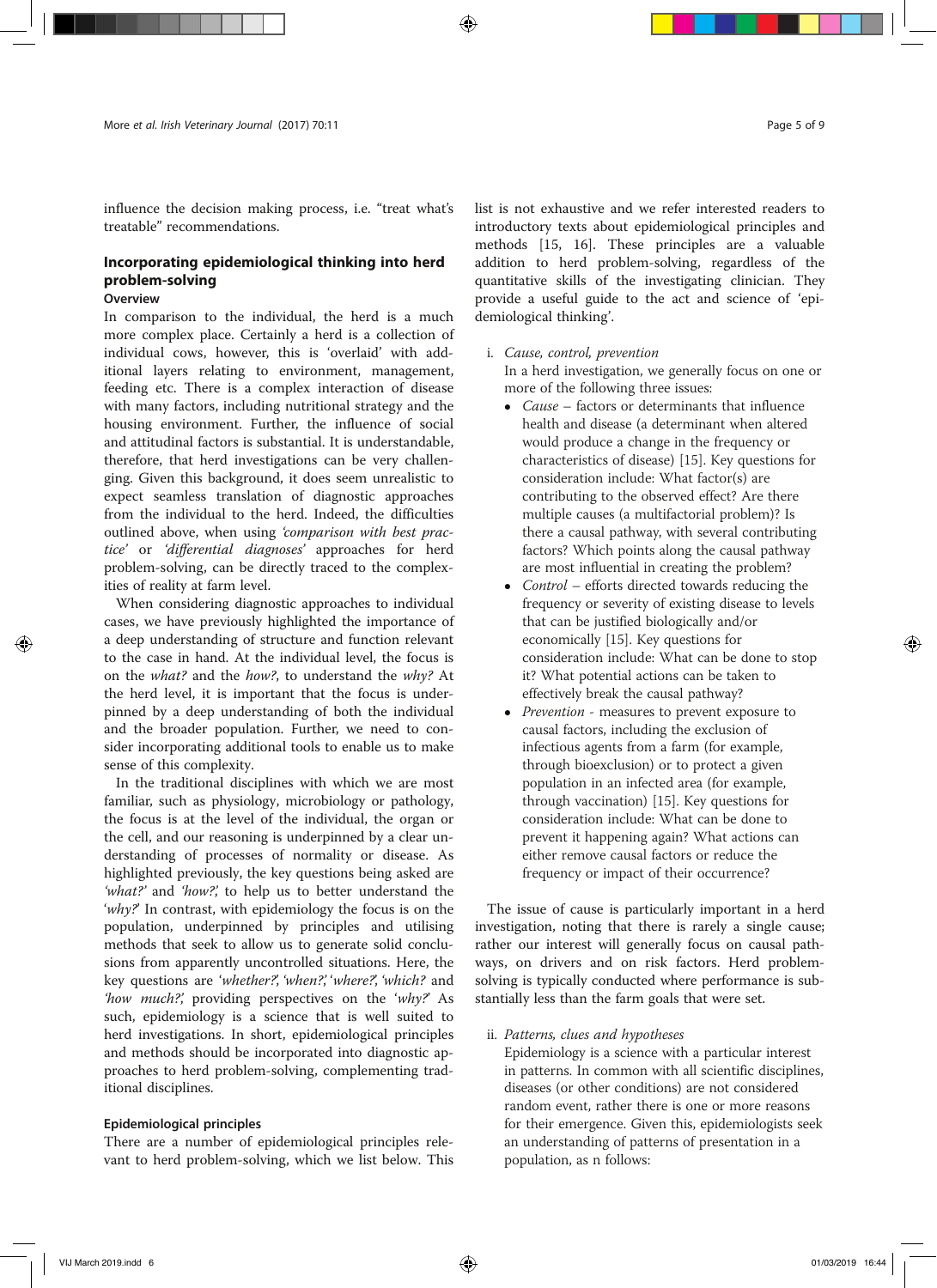- In time (our key related questions are when does the condition present?, whether the condition presents during the time period(s) of interest?, how many animals [number, percentage of total] are affected during the time period(s) of interest?)
- In space (our key related questions are where does the condition present?, whether the condition presents in the location(s) of interest?, how many animals [number, percentage of total] are affected in the location(s) of interest?)
- Among different animal groupings (age, sex, management groups etc.) (our key related questions are which animal groupings are affected?, whether the condition presents in the animal grouping(s) of interest?, how many animals [number, percentage of total] in the grouping(s) of interest are affected?)

These patterns are used as clues, helping to identify hypotheses of potential causation that plausibly fit with the patterns observed. Further investigation is then needed to critically evaluate each of these hypotheses.

## iii. Performance and activity

In an epidemiological context, it is critical to distinguish performance and activity:

- Performance refers to the output, or what is achieved, and is generally measured using key performance indicators (KPIs). With respect to milk quality, for example, this could relate to the bulk milk somatic cell count achieved during a defined period of time
- In contrast, *activity* refers to processes, or what was done. Again with respect to milk quality, this could include in-parlour practices such stripping, teat dipping and cow segregation, the blanket use of dry cow therapy, the regular servicing of the milking machine etc.

# Incorporating epidemiological thinking into herd problem-solving

In this section, we outline an investigative framework to effectively incorporate epidemiological principles and methods with other diagnostic approaches during herd problem-solving. We acknowledge that many – perhaps all – aspects of this framework may be familiar to veterinarians, given the importance of applied epidemiology to clinical practice. The approach is outlined in Table 3, with an example, but is generic and should be adaptable regardless of the clinical setting. The enhanced approach mirrors the optimal approach at the level of the individual animal, where clinicians draw on a deep understanding of structure and function, and use key clinical clues to generate focusing questions and plausible hypotheses.

Table 3 An epidemiological approach to herd problem-solving, using mastitis as an example

```
1. Initially focusing on performance
  [Individual milk recording data are generally needed]
    a. Building the framework
       i. Defining the problem, in terms of performance
          An increase in somatic cell count (SCC)
       ii. Developing a case definition
         For example:
            • A cow with SCC >200,000 cells/mL at the current milk
            recording, or
            • A cow with SCC>200,000 cells/mL at three or more tests
             during the current lactation
       iii. Calculating simple measures of case frequency and of
          epidemiological association
            • Case frequency
               • by parity
               • by stage of lactation
            • Epidemiological association
               • Odds ratio, relative risk
    b. Looking for patterns
       • In time
       • In space
       • Among different animal groupings
    c. Critically evaluating patterns and clues
       • Generate plausible hypotheses, given:
          • The patterns observed, and
          • A sound understanding of relevant biological processes
            (such as the source and spread of infectious agents, see
            Figure 1)
2. Then focusing on relevant farm activities
  [Conducted through on-farm investigation, observation, interview etc.]
  A focused investigation of relevant farm activities, consistent with all
  plausible hypotheses. This could include some or all of the following:
```
- i. The milking parlour
	- The milking machine
		- Dry test
			- $\cdot$  Capacity
			- Vacuum, airflows
		- Pulsators
		- Liners and other rubberware
		- Performance testing
	- The milking routine

• Prior to cups-on

- Teat cleanliness
- 
- - Milking time per cow
	- Cow behaviour, milking time per cow, overmilking
	- Completeness of milking, cluster alignment
	- Teat cup slips
- After cups-off
	- Teat condition
	- Teat disinfection
- Detection of clinical cases
- ii. The environment
- Around calving
- During housing
- At pasture
- The walkways
	- The grazing areas
	-
- 3. Conducting focused diagnostic testing and other examinations [Focusing on the problem animals] • Milk cultures
	-
- 4. Developing recommendations, and communicating these to farmers • Facilitating understanding
	- With the farmer
		- Prioritising actions
		- Developing recommendations
- Let-down • During milking
	-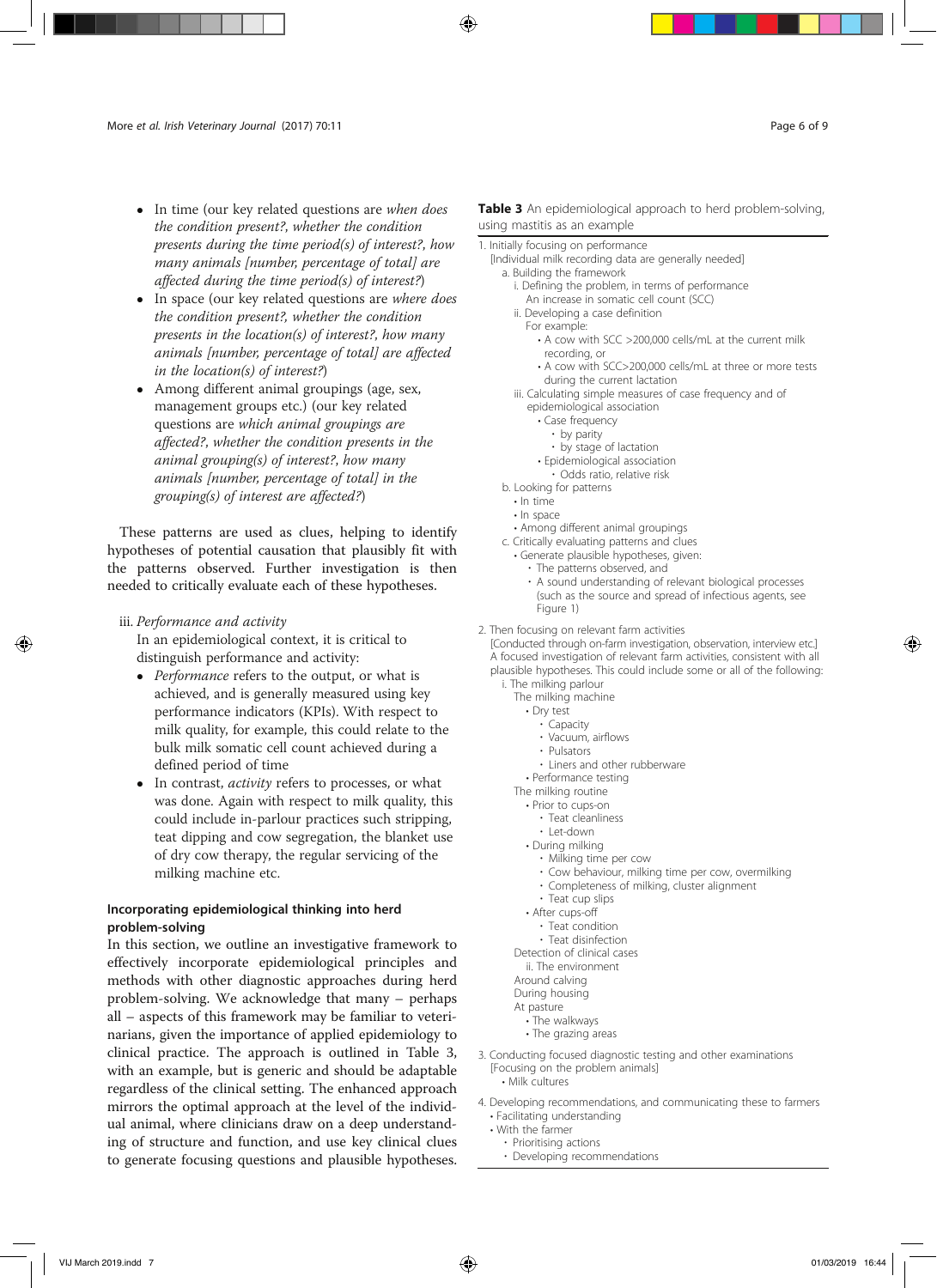Using these optimal diagnostic approaches, both for the individual case and for herd problem-solving, it should be possible for the busy clinician to focus their efforts as quickly as possible during the investigation.

## Step 1: Initially focusing on performance

- a. Building the foundations During this initial stage of the investigation, it is critical to focus on performance, rather than activity. Indeed, any thoughts or concerns regarding activities on the farm should initially be ignored.
	- Firstly, the problem needs to be framed in terms of performance, for example, 'an increase in calf mortality', 'an increase in somatic cell count (SCC)', or 'an increase in the incidence of lameness'.
	- Then, a case definition is developed to enable cases to be identified and counted (for example, 'a calf that died during the last month', 'a cow with at least one SCC reading greater in 200,000 cells/ mL during the current lactation', 'a cow with a lameness score of 3 or greater'). The case definition is very important, as it enables the investigator to count cases, and to distinguish cases from non-case (or control) animals. A numeric focus such as this is not a surprise, noting that epidemiology is a science underpinned by numbers.
- These data allow a clinician to then calculate simple measures of case frequency and of epidemiological association. At its simplest, the case frequency will include the number of cases (the numerator) and the total number of animals at risk (generally the number of cases and non-cases, the denominator). Initially, an overall figure would be calculated for all eligible animals in the herd. Subsequently, the problem could be investigated by considering the epidemiological dimensions of time, space and different animal groupings (age, sex, management groups etc.), as relevant. For example, during a milk quality investigation, the % of cows with an SCC >200,000 cells/mL might be calculated during each month of the current lactation (the case frequency in time). Similarly, the % of cows with an SCC >200,000 cells/mL will be calculated by age (among lactation 1, among lactation 2, etc.) (the case frequency among animal groupings). b. Looking for patterns

With this information, case frequencies are then

compared to determine whether patterns (systematic differences between cases and controls) may be present, either in time, in space and between

different animal groups. Formal statistical evaluation could be considered in larger herds (where sample size is sufficient), however, this is often not feasible, and visual comparison will suffice.

c. Identifying clues

Epidemiological thinking relies on the sequential concepts of patterns, clues and hypotheses. If patterns are present (for example, 'a seasonal pattern of presentation is apparent', or 'there appears to be an increased risk among first lactation animals as compared with older cows'), these can be considered as clues, contributing to the development of plausible hypotheses with respect to potential causation. During this process of hypothesis generation, it is critical that decision-making is underpinned by a sound understanding of potential biological processes. For example, Fig. 1 describes the concepts of source and spread of infectious agents with respect to bovine mastitis in a dairy herd (Fig. 1). Therefore, a comprehensive list of plausible hypotheses are developed, consistent with both the underpinning biological processes and the epidemiological patterns of presentation.

# Step 2: Then considering relevant farm activities

During step 2, the clinician only considers those activities that have the potential to plausibly contribute to any of the hypotheses identified in step 1. In other words, step 1 should be of considerable assistance to the clinician, as it allows the potential for considerable focus during the latter stages of the on-farm investigation. This is in contrast to the 'comparison with best-practice' method mentioned previously, where all aspects of herd activities would need to be scrutinised. During this step, a process of hypothetico-deductive reasoning is used, as outlined previously. Guided by the plausible hypotheses that were developed during step 1, the clinician identifies relevant farm activities and seeks further information about each, through questions and by other means.

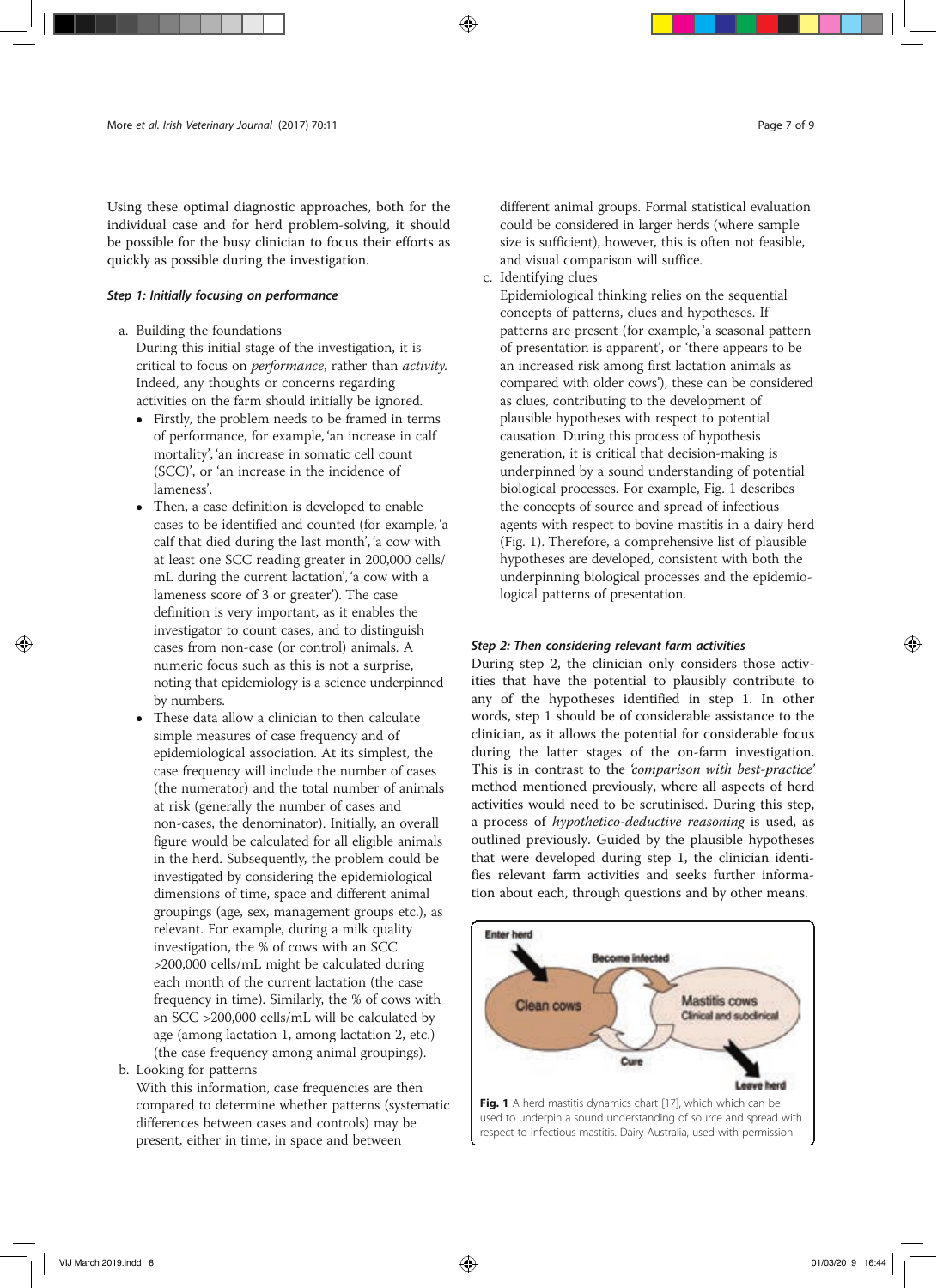#### Step 3: Focused diagnostic testing and other examinations

Further investigation is generally needed to critically evaluate each of the plausible hypotheses that were previously generated. Specifically, clinical examinations and sample collection may be conducted to test (support or discount) each of these hypotheses. This is generally restricted to animals that meet the case definition, however, other animals could also be considered if biologically relevant. For example, early cases or controls may each be important during the investigation of outbreaks of respiratory disease or diarrhoea, to clarify the status and/or contribution of apparently health animals. The process of hypothesis and deduction continues until one hypothesis is preferred over all others.

# Step 4: Developing recommendations, and communicating these to farmers

When using either the 'comparison with best practice' and 'differential diagnoses' herd diagnostic approaches, there is a limited ability to prioritise in the face of complexity. This prevents decision-making based on the ranking of likely casual factors and the efficacy or efficiency of interventions. In addition, there is a danger that recommendations will be 'cherry-picked' by the farmer, leading to frustration on the part of the clinician when key recommendations are not followed. In contrast, these epidemiological approaches can also assist in prioritising actions, specifically those actions that are likely to make the greatest difference in addressing the problem if enacted.

Ultimately, it is critical for clinicians to be seen to add value beyond generic disease control practices. With individual animal cases, the treatments and solutions are generally under the influence of the clinician. In contrast, the resolution of most herd issues resides with the actions of the farmer. Therefore, communication and facilitating behavioural change are critical attributes of effective herd clinicians. The role of the clinician in the herd scenario should be to facilitate understanding, to present potential solutions based on tackling the causal factor(s), and to help to prioritise actions.

# Conclusions

The investigative framework, with the addition of epidemiological principles and methods to existing, wellestablished diagnostic approaches, is used extensively by UCD farm animal clinicians. We have found it to be an effective teaching tool, facilitating epidemiological thinking among students during herd problem-solving. Further, we have found it to be a generic and robust process, suited to many herd-based problems. The framework is underpinned by a sound understanding of potential biological processes by the clinician, somewhat similar to the deep understanding of structure and

function relevant to the case in hand, when investigating individual cases using the key abnormality approach. The incorporation of epidemiological principles and methods is well justifiable during herd investigations given the need to address complexities inherent in a herd-level focus.

#### Acknowledgements

Not applicable.

Funding Not applicable.

#### Availability of data and materials

Not applicable.

#### Authors' contributions

SJM, MLD and LO'G developed these concepts during many years of discussion. SJM drafted the manuscript, with contributions from MLD and LO'G. All authors read and approved the final manuscript.

#### Competing interests

The authors declare that they have no competing interests.

#### Consent for publication

Not applicable.

Ethics approval and consent to participate Not applicable.

#### Publisher's Note

Springer Nature remains neutral with regard to jurisdictional claims in published maps and institutional affiliations.

#### Received: 1 September 2016 Accepted: 22 March 2017 Published online: 19 April 2017

#### References

- 1. Radostits OM, Mayhew IG, Houston DM, editors. Veterinary clinical examination and diagnosis. London: WB Saunders; 2000.
- 2. Cockcroft PD. Clinical Reasoning and Decision Analysis. Vet Clin North Am Small Anim Pract. 2007;37:499–520.
- 3. Krathwohl DR. A revision of Bloom's taxonomy: an overview. Theor Pract. 2002;41:212–8.
- 4. McKenna SLB, Dohoo IR. Using and interpreting diagnostic tests. Vet Clin North Am Food Anim Pract. 2006;22:195–205.
- 5. Schmidt PL. Evidence-Based Veterinary Medicine: Evolution, Revolution, or Repackaging of Veterinary Practice? Vet Clin North Am Small Anim Pract. 2007;37:409–17.
- 6. O'Connor AM, Sargeant JM. Meta-analyses including data from observational studies. Prev Vet Med. 2014;113:313–22.
- 7. Jessen LR, Sørensen TM, Bjornvad CR, Nielsen SS, Guardabassi L. Effect of antibiotic treatment in canine and feline urinary tract infections: A systematic review. Vet J. 2015;203:270–7.
- 8. Rabiee AR, Lean IJ. The effect of internal teat sealant products (Teatseal and Orbeseal) on intramammary infection, clinical mastitis, and somatic cell counts in lactating dairy cows: a meta-analysis. J Dairy Sci. 2013;96:6915–31.
- 9. McAloon CG, Whyte P, More SJ, Green MJ, O'Grady L, Garcia A, Doherty ML. The effect of paratuberculosis on milk yield—A systematic review and meta-analysis. J Dairy Sci. 2016;99:1449–60.
- 10. Kelton DF. Epidemiology: A Foundation for Dairy Production Medicine. Vet Clin North Am Food Anim Pract. 2006;22:21–33.
- 11. Reneau JK, Lukas J. Using Statistical Process Control Methods to Improve Herd Performance. Vet Clin North Am Food Anim Pract. 2006;22:171–93.
- 12. Ruegg PL. Basic Epidemiologic Concepts Related to Assessment of Animal Health and Performance. Vet Clin North Am Food Anim Pract. 2006;22:1–19.
- 13. Waldner CL, Campbell JR. Disease Outbreak Investigation in Food Animal Practice. Vet Clin North Am Food Anim Pract. 2006;22:75–101.